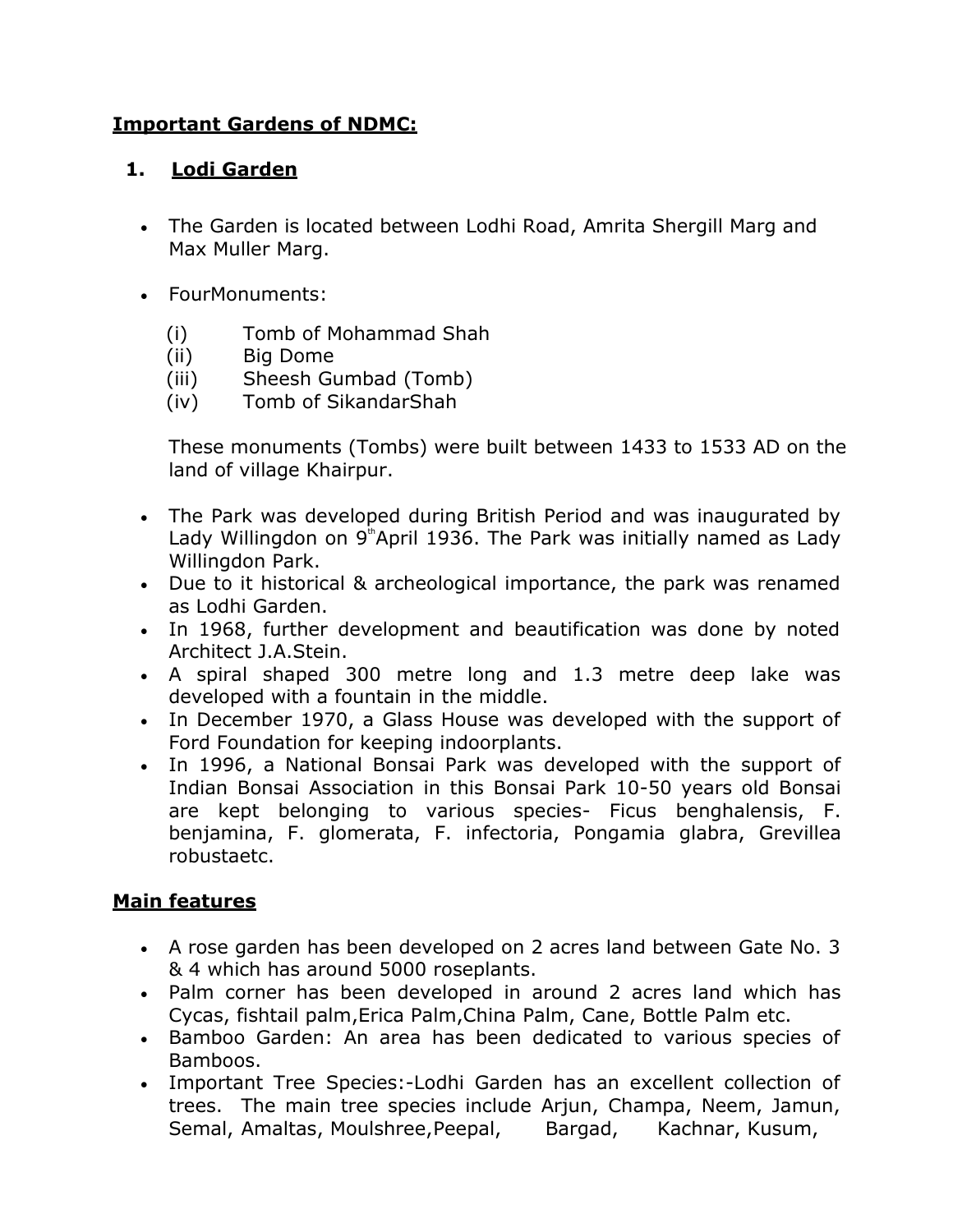Gulmohar, Sheesham, Putranjiva, Ashok, Shahtoot, Silver oak, Magnolia, Augusta,Karanj, Sirris, Bistendu.

- Lodhi Garden provides a very good habitat for birds, which attract large number of migratory birds. There are many resident birdsalso.
- An Herbal Garden of medicinal plants has been created in 2007.
- New Tree Species introduced- Sita Ashok, Mahogani, Ritha, Sterculias, Tabebuia avellanedae

#### **Birds in Lodi Garden**

| <b>S.No.</b>      | <b>English Name</b>           | <b>Hindi Name/Local Name</b> |
|-------------------|-------------------------------|------------------------------|
| 1.                | <b>Indian Tree Pie</b>        | Mahalat                      |
| 2.                | <b>Green Parakeet</b>         | Tota                         |
| $\overline{3}$ .  | <b>Eurasian Gollared Dove</b> | <b>Dhor Fakta</b>            |
| 4.                | Common Myna                   | DesiMyna                     |
| 5.                | <b>Brahminy Myna</b>          | Puhya                        |
| $\overline{6}$ .  | Koel                          | Koyal                        |
| 7.                | <b>Black Drongo</b>           | Kotwal                       |
| 8.                | White Breasted Kingfisher     | Ram chireya                  |
| 9.                | Red Watt led lapwing          | Titari                       |
| 10.               | Pied Cuckoo                   | KalaPipaha                   |
| $\overline{11}$ . | <b>Weaver Bird</b>            | Baya                         |
| 12.               | Golden Backed Woodpecker      | Kathfora                     |
| 13.               | <b>House Crow</b>             | Kouwa                        |
| 14.               | <b>Blue Rock Pigeon</b>       | Kabutar                      |
| 15.               | <b>House Sparrow</b>          | Goraya                       |
| 16.               | <b>Common Hawk</b>            | Papiha                       |
| $\overline{17}$ . | <b>Blue throat</b>            | Bluethroat                   |
| 18.               | Red vented BulBul             | <b>Bulbul</b>                |
| 19.               | <b>Indian Grey Hornbill</b>   | Ghamar                       |
| 20.               | Large Grey Babbler            | Satbhai                      |
| $\overline{21}$ . | <b>Tailor Bird</b>            | Dargi Chirya                 |
| $\overline{22}$ . | <b>White Rumped Vulture</b>   | Gidh                         |
| 23.               | <b>House Swift</b>            | <b>Babila</b>                |
| 24.               | Spotted owlet                 | Ullu                         |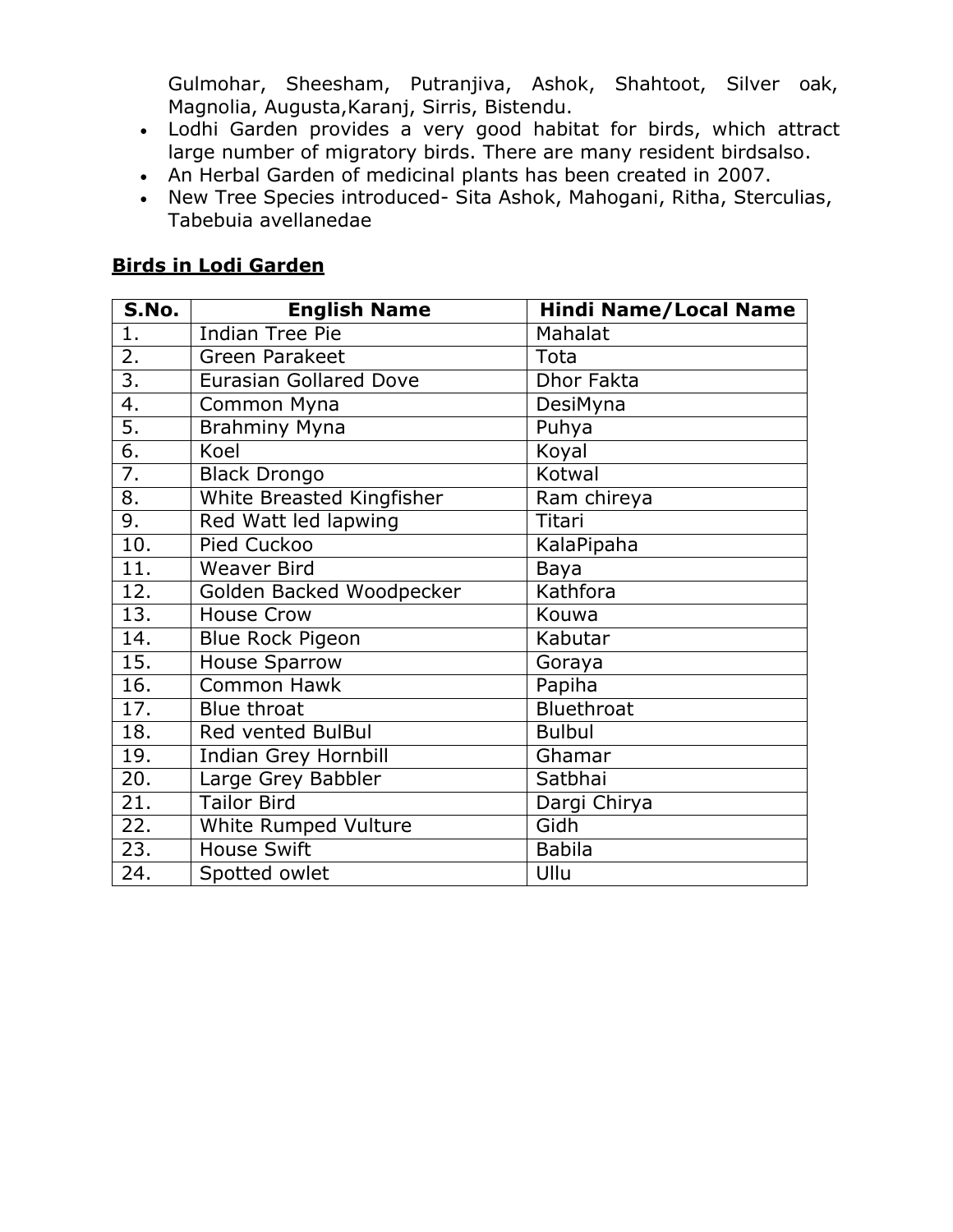## **2. NehruPark**

- Located between Vinay Marg, Panchsheel Marg, Niti Marg & Satya Marg.
- Designed by Sh. S.S. Malik and the then Dy. Director, Horticulture Sh. K.C. Sharma.
- Inaugurated on  $25^{\circ}$ February 1965 by the then Prime Minister Shri Lal Bahadur Shastri.
- Shishudhara- an area earmarked for children. Inaugurated by Mrs. Indira Gandhi, the then Prime Minister on 14.11.1968. It has message of Pt. Nehru carved onrocks.
- It has 130 tree species and more than 105 species of shrubs. Main tree species include Gulmohar, Neem, Champa, Arar, Alstonia, Kachnar, Eucalyptus, Ashok, Casuarina, Bargad, Jacaranda, Dhak, Jamun, Ficus species, Shahtoot etc.
- Nehru Park has around 4 km long jogging track.
- Srijan corner has been setup for displaying art works/paintings of young artists.
- Cultural Programme are also being organized by inviting Renowned artists/singers.
- New Additions; Adansonia digitata, Tabebuias, Erythrinas, Sterculias, Laxmi taru, Anjir.

## **3. Talkatora Garden:**

- Located on Mother Teresa Road on north side bounded by Central Ridge Forest.
- NDMC started development in 1962.
- Mughal Garden architecture style.
- It has a 300 feet long 15 feet wide canal and a waterfall of 15 feet high.
- Work inaugurated on  $22^{nd}$  July 1970 and the park by Sri Chand Chhabra, the then Chairman, NDMC.
- Talkatora Garden has an open Air Theatre, Fountain, Gym and Nursery.
- Important tree species include Moulsari, Pistacia chinensis (kakar), Mango, Gulmohar, Barna, Peepal, Bargad, Safed Sirris, Kala Sirris, Jamun, Babool, Neem, Shahtoot, Semal, Harsingar, Bel, Chir, Imli, Kadam, Date Palm, Cassia siamia, Cassia roxburghii, Kadam, Tota, Peach, Plumeria pixi, Dillenia indica, Awala, Reetha, Bismarkia palm, chamaedorea palm, Khirni, Sterclia uransanda large number of shrubs.
- A herbal Garden was inaugurated by Smt. Sheila Dikshit, Chief Minister of Delhi during 2007.
- Tree species newly introduced: Adansonia digitata, Sarraca indica.